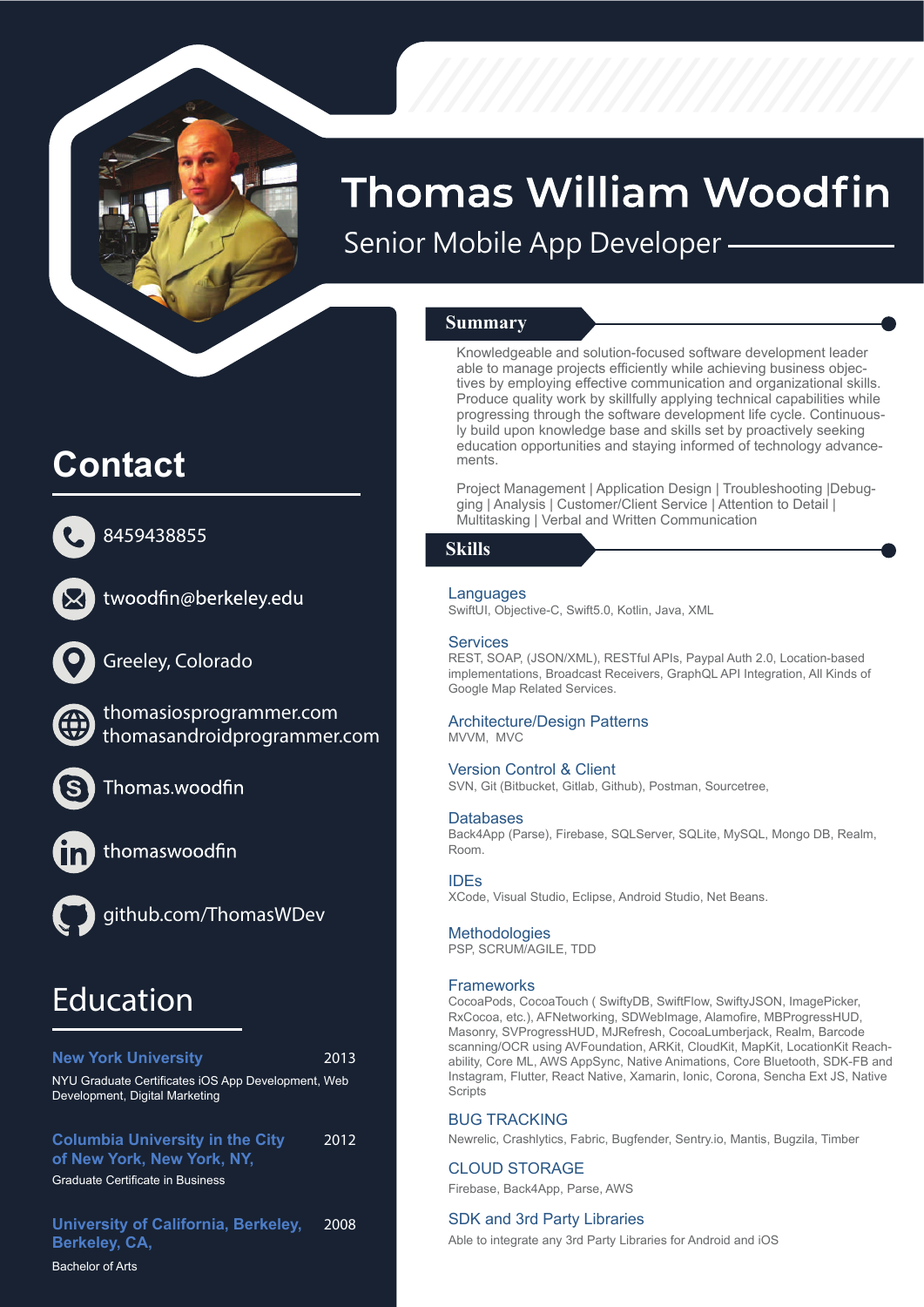## Military Experience

**United States Navy, Little Creek, VA,** 2001

Interior Communications Engineering Console Technician

## Certificates

### **NYU IOS App Development**

NYU Graduate Certificates iOS App Development, Web Development, Digital Marketing

### Contract Roles

**Getalloyed.com** 02/2020 – 04/2020 **https://www.getalloyed.com/** New York

**CIANDT.COM** 

**CIANDT.COM** 12/2019 - 02/2020 Oakland,CA

### References

**Shawn Sizer,** CEO 0321technologies shawn@0321technologies.com, +1 (410) 829- 9502

**Dr. James Woodford,** CEO Forensic Resources +1 (423) 432-2606

### **Professional Experience**

#### **Edison Interactive** Android App Developer

01/2021 to 06/2021 Denver

- Android Structure Architectural Experience  $\blacktriangleright$ Jitpack.iO configuration for multiple modular based features integrated into another Kotlin based repository stack.
	- Dagger Hilt for dependency injection
	- Retrofit for network calls  $\blacktriangleright$
	- Coroutines for reactive programming  $\blacktriangleright$
	- Lifecycle for livedata  $\blacktriangleright$
	- Navigation component for activity/fragment interactions Code added in the Common module, so can be used across all project that is using this module.
	- Dagger Hilt setup.  $\blacktriangleright$
	- Network module Module to handle Retrofit config for API call
	- Base classes (BaseActivity, BaseFragment and BaseViewModel) with databinding
	- Common useful extensions  $\blacktriangleright$
	- Additional utility classes  $\blacktriangleright$
	- Functional, Interactor, Exception handler for UseCase implementation.  $\blacktriangleright$ Added samples in features -> sample package for sample implementation and to test dagger implementation as well for good unit testing.

**QWQER Services, LLC,** 

Team Lead iOS App Developer

- $\blacktriangleright$ Oversee a team of engineers throughout the entire software development life cycle to create e-commerce iOS applications utilizing expertise in design patterns and object-oriented methodologies, as well as Swift5.0, SwiftUI, Objective-C, Cocoa, and current iOS 14 features;
- Proven experience developing iOS mobile apps that work hardware  $\blacktriangleright$ accessories and sensors (Bluetooth, Bluetooth Smart, etc.)
- Experience with Wearable's such as Apple Watch, fitBit.
- Optimize mobile applications by performing quality assurance,  $\blacktriangleright$ testing, troubleshooting, and debugging for new and existing iOS features.
- Experience integrating and developing Applepay and messaging services.
- Configured Deeplinks, which is used to navigate into different parts of the applications.
- Experience with SQLite, Core Data, and CallKit to build a call  $\blacksquare$ blocker application that stored 5 million numbers locally.
- Experience with ARKit to show an augmented reality scene.  $\blacktriangleright$
- Experience with MLKit to take a photo and query Firestore database  $\blacksquare$ to match and trigger an event action.
- Employ leadership skills such as delegate work based on strengths and skillsets, provide team support and technical assistance, and communicate feedback in order to manage expectations and ensure timelines are met.

06/2020 to 01/2021 New York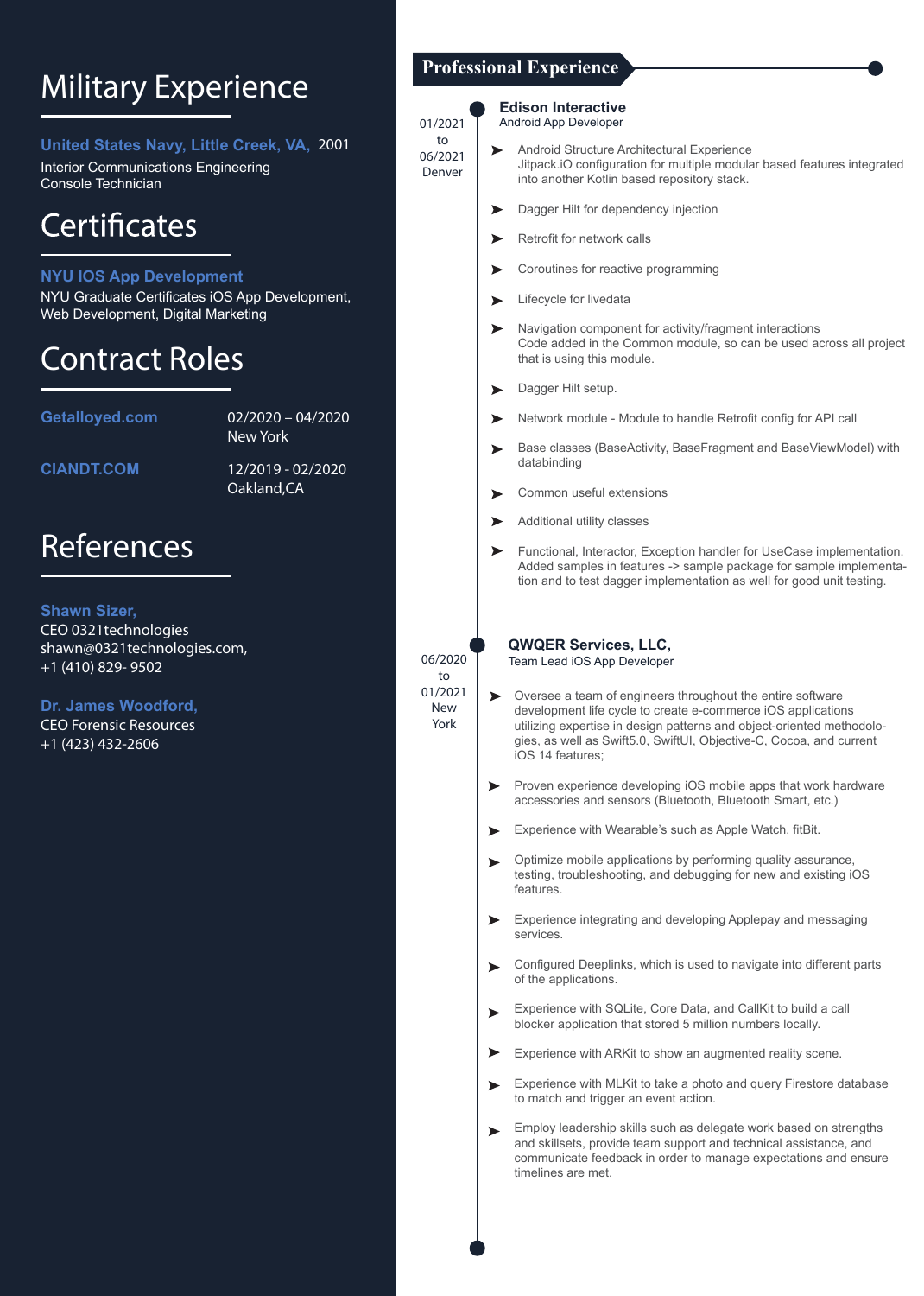# Additional Information

Full Legal Name (As mentioned on your Driver's license): **Thomas William Woodfin**

Best number to Contact for Telephonic Interview : **8459438855** 

Skype ID (If any): **Thomas.woodfin**

Current Location: **Greeley, CO**

Visa Status with Expiration Date: **US Citizen** 

Email ID: **twoodfin@berkeley.edu**

Availability to Start on the project: **After 5 days of confirmation**

Availability for the interview (Kindly provide few time frames):

**You can set a meeting through this link https://calendly.com/thomaswwoodfin**

End date of Current/Last project: June 06, 2021

DOB: (only date & month): September 14 SSN: (only last 4 digits): 6043

### **Professional Experience**

| 01/2013<br>to<br>06/2020 |                       | 0321 Technologies, LLC,<br>Team Lead Mobile App Developer                                                                                                                                                                                                                                                                       |
|--------------------------|-----------------------|---------------------------------------------------------------------------------------------------------------------------------------------------------------------------------------------------------------------------------------------------------------------------------------------------------------------------------|
| Denver                   | $\blacktriangleright$ | Collected and analyzed data in science and technology to<br>generate innovative ideas that could provide effective and efficient<br>solutions through mobile applications;                                                                                                                                                      |
|                          | ➤                     | Developed applications using Swift 5.0, XCode 12, Interface<br>Builder, Instruments, Cocoa Touch, iOS 13; employed SWIFTUI to<br>build the user interface across all iOS platforms and XCode 12 to<br>ensure codes and designs coincided seamlessly;                                                                            |
|                          | ➤                     | Accomplished project management duties by orchestrating a team<br>to define and design new features, and by using an Agile/SCRUM<br>methodology to establish an incremental outline for each sprint<br>and set objectives for daily scrums;                                                                                     |
|                          | ➤                     | Integrated outside resources, including AFNetworking and<br>MBProgress Hud, using Cocoapods to build functionalities;                                                                                                                                                                                                           |
|                          | ➤                     | Reconfigured application operation with the local database by<br>introducing data-driven development (DDD); Applied exceptional<br>customer service skills in combination with honed communication<br>skills in interactions with clients to ensure expectations were being<br>met and to productively work through challenges. |
|                          | ➤                     | Experienced with live video streaming using AVKit and underneath<br>AVFoundation.                                                                                                                                                                                                                                               |
|                          | ➤                     | Worked on various SDKs including 3rd party like Mux SDK.                                                                                                                                                                                                                                                                        |
|                          | ➤                     | Worked with indoor mapping beacons like Estimote.io and<br>kontakt.io                                                                                                                                                                                                                                                           |
|                          | ►                     | Experienced creating a Software Development Kit and Cocoapod<br>for RewardMob gaming company to give rewards to users for<br>playing games natively in SpriteKit.                                                                                                                                                               |
|                          | ➤                     | Worked with the SQLite Database to store the created<br>program.                                                                                                                                                                                                                                                                |
|                          | ➤                     | Used Android Debug Bridge ADB extensively throughout to debug UI and<br>app logic.                                                                                                                                                                                                                                              |
|                          | ➤                     | Implemented Flat UI designing using Gradle integration in Eclipse IDE.                                                                                                                                                                                                                                                          |
|                          |                       | ► Worked with the Android SDK, and implemented Android Bluetooth and<br>Location Connectivity components.                                                                                                                                                                                                                       |
|                          |                       | Model View Controller (MVC) architecture has been adopted to provide<br>framework.                                                                                                                                                                                                                                              |
|                          |                       | $\triangleright$ Perpensible for consuming the PEST services, actting $\vert$ SON response                                                                                                                                                                                                                                      |

- Responsible for consuming the REST services, getting JSON response and parsing them to get the required information.
- Design UI views with Flexbox and React Native dimension API. Add custom navigation views using React Native Navigation.
- Responsible for deploying the app to the Android Marketplace and supported the app for different releases of Android OS.
- Implemented features for various applications in Java, Kotlin
- Implemented Payment gateway using PayPal and Stripe, etc.
- Expertise in developing applications for android operating system using Eclipse IDE, intellij Android studio, SQLite, Java, XML.